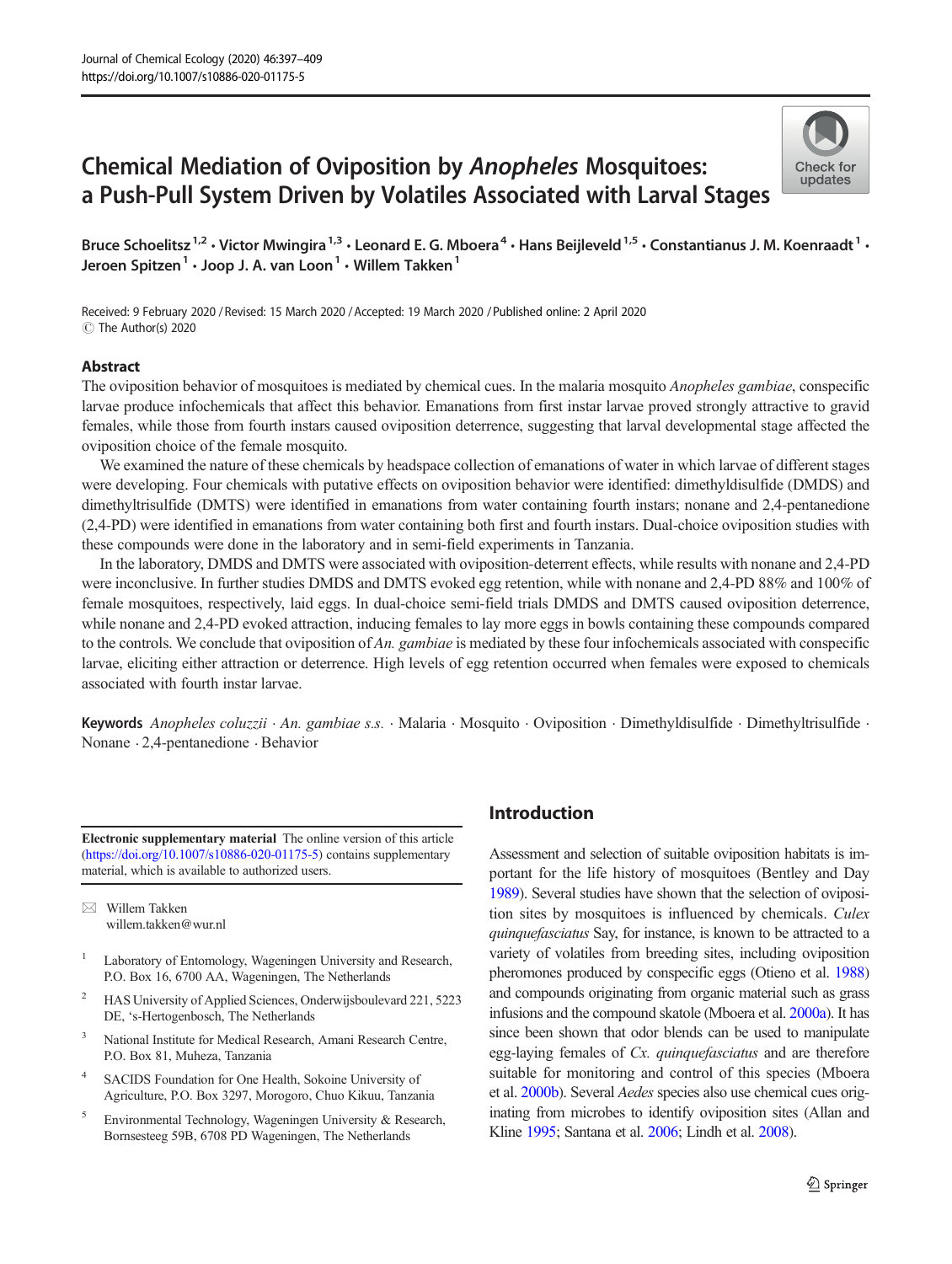The African malaria mosquito Anopheles gambiae Giles sensu stricto (hence referred to as An. gambiae) is known to be affected by volatiles from micro-organisms in soil and water of breeding sites (Huang et al. [2006](#page-11-0); Sumba et al. [2004\)](#page-12-0) and is attracted by water from natural oviposition sites (Herrera-Varela et al. 2014; Okal et al. [2013;](#page-11-0) Sumba et al. [2008\)](#page-12-0). In addition, female mosquitoes of this species show an olfactory-based preference for oviposition sites in which larvae of the same regional population of An. gambiae have developed (Ogbunugafor and Sumba [2008](#page-11-0)). Furthermore, gravid females are repelled by emanations from breeding sites in which third and fourth instars were developing (Suh et al. [2016\)](#page-12-0). The repellence caused by larvae on egg-laying behavior of gravid females has also been observed to be affected by the density of larvae (Munga et al. [2006](#page-11-0)). A low density of young larvae had a positive effect on oviposition, whereas high densities of older larvae negatively affected oviposition (Sumba et al. [2008\)](#page-12-0). More recently, the effects of larval stage and density have been studied in greater detail (Mwingira et al. [2019](#page-11-0)), suggesting a production of chemical compounds that affect oviposition behavior of conspecific gravid An. gambiae females, causing a positive response to cues from first instars and a negative response to cues from fourth instars.

A number of compounds have been shown to attract Anopheles mosquitoes to oviposition sites. Recently, Lindh et al. ([2015\)](#page-11-0) identified the sesquiterpene alcohol cedrol as an oviposition attractant of An. gambiae s.s.. The volatiles of grass species Echinochloa pyramidalis and E. stagnina were attractive to gravid females of An. coluzzii Wilkerson & Coetzee and An. arabiensis Patton (Asmare et al. [2017\)](#page-10-0); gravid females of An. arabiensis were furthermore attracted to volatiles from maize pollen, including alpha-pinene, limonene, p-cymene, nonanal and benzaldehyde (Wondwosen et al. [2017](#page-12-0)). Paradoxically, the compounds dimethyl disulphide (DMDS) and trimethyl disulphide (DMTS), products of decaying plant material, were identified as oviposition repellents for An. coluzzii (Suh et al. [2016](#page-12-0)). Additionally, Bermuda grass hay infusions contained olfactory compounds that repelled An. gambiae (Eneh et al. [2016a\)](#page-11-0). These studies show that the oviposition behavior of An. gambiae s.l. females is affected by olfactory cues, which may be attractive or repellent, but the nature of these compounds is still poorly understood, especially concerning the interactions between water-associated cues and conspecific cues. While these studies have identified several compounds originating from natural breeding sites affecting oviposition, compounds associated with larvae have to-date not been described.

The identification of infochemicals influencing oviposition behavior is important for a better understanding of the chemical ecology of oviposition, manipulation of mosquito oviposition behavior and application in monitoring and control methods (Munga et al. [2006](#page-11-0); Sumba et al. [2004](#page-12-0); Sumba et al. [2008\)](#page-12-0). The identification of oviposition attractant chemicals is expected to complement the current methods of monitoring and controlling mosquito populations (Dugassa et al. [2016](#page-11-0); Perich et al. [2003;](#page-11-0) Ponnusamy et al. [2015](#page-12-0)). The present study was carried out to determine the effect of larval stage on attraction and repellence of gravid females of An. gambiae in laboratory and semi-field settings and to identify volatile chemicals produced by larvae of this species that mediate this behavior.

## Methods and Materials

Laboratory experiments were conducted at the Laboratory of Entomology of Wageningen University & Research in The Netherlands and at the Amani Research Centre of the National Institute for Medical Research, Muheza, Tanzania. The semi-field study was conducted at the Amani Research Centre in Tanzania.

Insects and Rearing Procedures We used Anopheles coluzzii originating from Suakoko, Liberia, previously known as An. gambiae s.s. M form (Coetzee et al. [2013](#page-11-0)) that was reared at the Laboratory of Entomology, Wageningen University & Research, The Netherlands. Larvae were raised under standardized conditions (water surface  $>2$  cm<sup>2</sup> per larva), in a climate-controlled chamber at 28 °C and 80% relative humidity, with a 12:12 h L:D photoperiod. Larvae were reared in 2.5 l plastic trays filled with acclimatized tap water and were fed 0.003 g/larva Tetramin® fish food (Tetra Werke, Germany per day). Pupae were collected daily and placed in small cups inside a  $30 \times 30 \times 30$  cm Bugdorm® cage ([https://www.shop.](https://www.shop.bugdorm.com) [bugdorm.com](https://www.shop.bugdorm.com)) for emergence. Adults (males and females) were kept in a Bugdorm® cage with ad libitum access to a 6% glucose solution. When 3–5 days old, females were fed blood by offering a human arm. Gravid mosquitoes from this group were used to study response to volatiles produced by larvae in the laboratory. Ethical approval for blood feeding was not requested as this method of blood feeding is not subject to the Dutch Act of Medical Research involving Human Subjects (WMO). In our anopheline mosquito cultures, no experimental infections took place and mosquitoes were free of any parasite.

At the Amani Research Centre, adult An. gambiae s.s. (originating from Ifakara, southern-central Tanzania) were kept in a  $30 \times 30 \times 30$  cm metal framed cage covered with netting. Larvae were reared in round aluminium pans with a diameter of 27 cm, filled with filtered tap water to a depth of 2 cm. Larvae were fed on Tetramin® fish food (Tetra Werke, Germany) and were kept in a 12:12 h L:D light regime. The temperature in the insectarium was 29 °C. Pupae were removed from the trays daily and were placed in the mosquito cages for emergence. Male and female mosquitoes were kept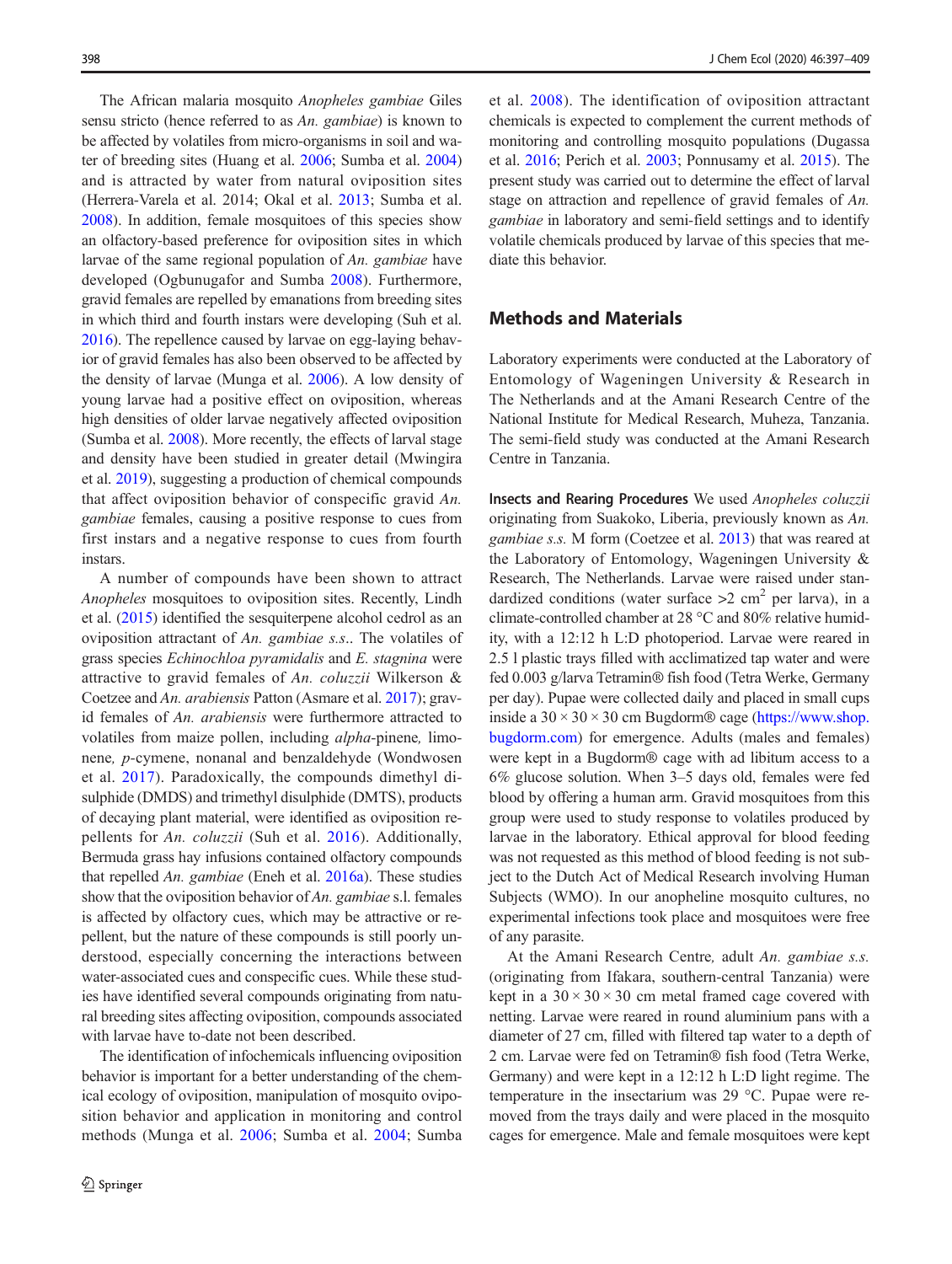in the same cages. For blood feeding, 3–5 days old females were offered a human arm. An approval involving human subjects in blood feeding mosquitoes was obtained from the Medical Research Coordinating Committee of the National Institute for Medical Research in Tanzania. The same volunteer donated blood to all batches of mosquitoes throughout the study, and mosquitoes were fed blood only once during their lifetime. Gravid mosquitoes from this group were used to study the response to infochemicals in the laboratory and semi-field experiments.

Oviposition in Response to Larvae Experiments concerning the oviposition behavior in response to the presence of first or fourth instars were performed at the Laboratory of Entomology in Wageningen. The aim of this experiment was to investigate if the concept that larval habitats of An. coluzzii emit chemical cues that mediate oviposition behavior in conspecific adults. Nine-day old female An. coluzzii were fed blood on a human arm for ten minutes, two days before the start of the experiment and were kept as described above.

Early-stage larvae (L1) were collected two days after oviposition using a glass pipette. Water drops with larvae were placed on the bottom of a white, dry rearing tray and larvae were counted. Late-stage larval instars (L3/L4) were collected with a plastic pipette (5 ml) and were counted in a similar way as L1 larvae. A total of 100 larvae of the same developmental stage were placed in a plastic oviposition cup (5.25 cm diameter  $\times$  3 cm height). The volume of rearing water was removed to a minimum before the transfer of larvae and after the transfer of the larvae cups were filled with tap water to a volume of 30 ml.

Wet filter paper, 125 mm in diameter, Whatman® (Whatman International Ltd., Maidstone, England) was placed over the cup, serving as an oviposition site for the mosquitoes thus preventing stimulation by visual stimuli. To prevent drying out of the oviposition paper, a cylinder made of filter paper was placed in the cups (Fig. 1, left panel). This cylinder ensured that when the water level in the cup decreased, the oviposition paper remained wet. Moreover,

because of the cylinder, the oviposition paper did not have to be in contact with the liquid, which would decrease the area of the water surface for the larvae to breathe. Larvae were placed within and outside of the cylinder. As a control the cups were filled with 30 ml tap water.

Gravid mosquitoes were held solitary in a  $30 \times 30 \times$ 30 cm Bugdorm® cage for 48 h – two oviposition periods (Fritz et al. [2008\)](#page-11-0), under the circumstances described above. Each mosquito was given a choice between ovipositing in a treated cup, with either 100 early-stage larvae (L1) or 100 late-stage larvae (L4), and a control cup. Cups were placed diagonally in corners as far from each other as possible, at a distance of approximately 30 cm. Eggs were counted after 24 and 48 h and the total number of eggs after 48 h was taken as the response of the mosquitoes. Each treatment was repeated 17 times.

Collection and Identification of Chemicals Three procedures were conducted at the Laboratory of Entomology, Wageningen University & Research: (i) a proof of concept for emission of volatile chemicals from larval habitats, (ii) collection of volatile chemicals from larval habitats by headspace techniques and (iii) identification of entrapped chemicals by GC-MS.

Volatile compounds released by water containing either no larvae, early stage or late stage larvae of An. coluzzii were collected from cups filled with 30 ml of tap water placed in separate air-tight cuvettes.

Volatiles were collected using the "purge and trap" approach on an adsorbing polymer: Tenax-TA 20/35 (Alltech, USA). To reduce background volatiles, air was sucked into the cuvette through a carbon filter and a cartridge containing 100 mg Tenax-TA. Headspace volatiles were trapped at a flow rate of 100 ml/min for 24 h on a second cartridge containing 100 mg Tenax TA connected to the outlet of the cuvette. Samples were released from the adsorbent using a thermodesorption unit (Ultra 50:50 TD, Markes, Llantrisant, UK) while re-collected in an electrically cooled cold trap (Unity, Markes) and followed by gas chromatography (Trace



Fig. 1 Schematic representation of oviposition cups used in oviposition experiments; showing the set up with larvae (left) and chemicals (right)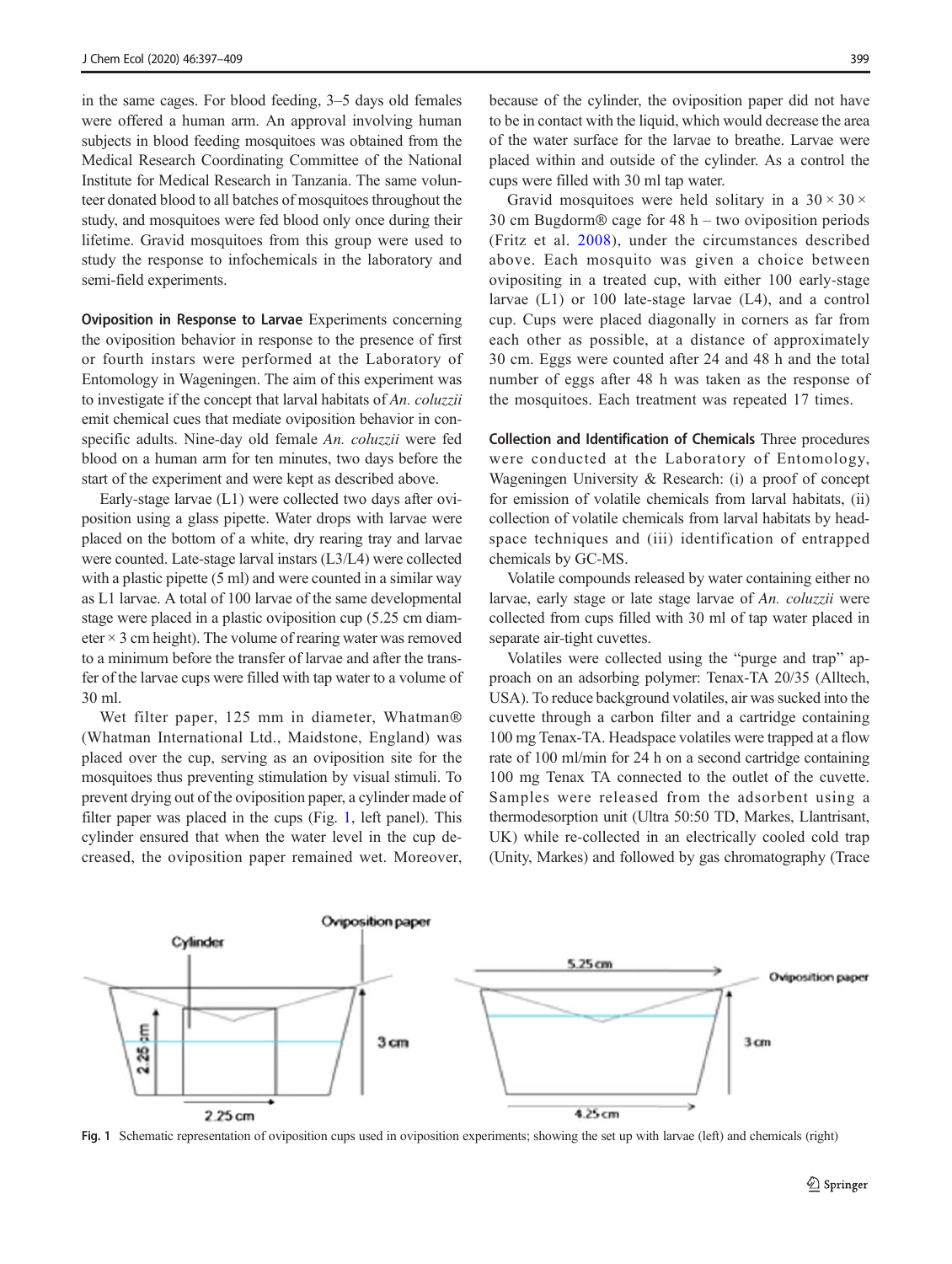GC Ultra) and mass spectrometry (Trace DSQ quadrupole mass spectrometer), both from Thermo (Thermo Fisher Scientific, Waltham, USA).

The program for thermal desorption consisted of dry purging for 3 min and pre-purging for 1 min using helium (residual oxygen removal) at 30 °C. This was followed by tube desorption at 250 °C for 3 min and the volatiles were focused on a cold trap at 0 °C. Injection onto the analytical column was achieved by heating of the cold trap at the maximum heating acceleration  $(> 60 °C)$  per second) to 250 °C in a split mode at a split ratio of 1:6. The transfer line between the cold trap and the GC was kept at 160 °C throughout the analysis.

A 30 m  $\times$  0.25 mm ID  $\times$  1.0 µm F.T. capillary GC column (Rtx-5 MS, Restek, USA) with helium (5.0 grade) as carrier gas at a flow rate of 1.0 mL/min was used for separation of volatile compounds. The GC temperature was programmed as follows: 45 °C for 3 min, followed by a ramp of 8 °C/min to 280 °C and was held at 280 °C for 2 min. The transfer line between the GC and MS was set to 275 °C. MS spectra were recorded by ionization of the column effluent by electron impact (EI) ionization at 70 eV, scanning in positive mode from 35 to 300  $m/z$  with a speed of 5 scans per second. The ion source temperature was set to 250 °C and the filament was switched off from 13.6–13.8 min because of a high background peak. Peak identification was performed by comparing the obtained spectra with those in the NIST library (version 2.0 d), experimentally calculated retention indices and using the retention times of authentic synthetic reference compounds.

Chemicals The synthetic chemicals dimethyl disulfide (DMDS,  $\geq$  99.0%), dimethyl trisulfide (DMTS,  $\geq$  98.0%), nonane ( $\geq 99.0\%$ ) and 2,4-pentanedione (2,4-PD), which is also known as acetylacetone (ReagentPlus®,  $\geq$  99.0%), all from Sigma Aldrich (Sigma Aldrich, Chemie BV, Zwijndrecht, The Netherlands), were used for testing the oviposition response. Since all of these chemicals were insoluble in water, they were dissolved in methanol and Tween20, in the following ratios: 55 g (test chemical)  $+40$  ml Methanol  $+5$  ml Tween20. Hereafter, the chemicals were dissolved and diluted in distilled water to make 1 l of diluted chemicals and dilution process continued until the required concentrations for bioassay was reached. The final concentrations of all chemicals ranged from  $10^{-7}$  to  $10^{-12}$  M.

Oviposition Bioassays Identified chemicals were tested for effects on oviposition behavior at the Amani Research Centre, Muheza, Tanzania, using An. gambiae s.s mosquitoes (Ifakara strain). Two experiments were conducted: laboratory experiments were performed under the same conditions and with the same materials as was done in

Wageningen, with the aim to select and confirm effective doses for each chemical. Semi-field experiments were designed to verify potential attractive/repellent effects of these compounds under natural ambient conditions.

Dose Response Effects on Oviposition DMDS, DMTS, 2,4-PD and nonane were each tested at six different doses in a four cups choice set up against controls. Gravid An. gambiae s.s (48 h post blood feeding) were placed in a  $30 \times 30 \times 30$  cm cage. In each cage cups containing 30 ml of a solution of the chemical in concentrations of  $10^{-7}$  M,  $10^{-8}$  M,  $10^{-9}$  M and control, or in concentrations of  $10^{-10}$  M,  $10^{-11}$  M,  $10^{-12}$  M and control were placed. Each of the four oviposition cups was placed in a corner of the cage. Mosquitoes were given a 6% glucose solution as an additional food source. The determination of the most effective concentration was based on the total number and percentage of eggs found in both control and treated cups after 36 h (two nights).

Dual Choice Experiments with Selected Doses Based on the results from the dose-response test, dual choice experiments were performed with single compounds. The following concentrations of single compounds were tested against respective controls:

- (a) DMDS:  $10^{-7}$  M and  $10^{-9}$  M
- (b) DMTS:  $10^{-9}$  M and  $10^{-11}$  M
- (c) 2,4-PD:  $10^{-10}$  M
- (d) nonane:  $10^{-11}$  M

Determination of Oviposition Activity and Egg Retention To ascertain the effect of emitted infochemicals as either attractive or repellent, an oviposition activity index (OAI) was calculated using the formula  $OAI = (Nt-Ne)/(Nt + Nc)$  (Kramer and Mulla [1979\)](#page-11-0), with  $Nt =$  number of eggs laid in the egg cup with larvae or test compound, and  $Nc$  = number of eggs oviposited in the cup with control materials. Individual gravid Anopheles coluzzii females were exposed to emanations of either 100 first or 100 fourth instars; individual gravid females of An. gambiae s.s. were exposed to nonane  $(10^{-11}$  M), 2,4-DP ( $10^{-10}$  M), DMDS ( $10^{-7}$  M) or DMTS ( $10^{-9}$  M), respectively. Each treatment was replicated 17 times.

At the end of the dual-choice experiments in the laboratory, females were killed and the status of their ovaries was examined for egg retention by dissection of the ovaries. The abdomen of the female was placed on a glass slide, opened with fine surgical forceps and the ovaries were gently pulled out and placed in a drop of physiological saline. The ovaries were examined at 400x magnification under a dissecting microscope. The number of mature eggs present per female were counted (Takken et al. [2013](#page-12-0)).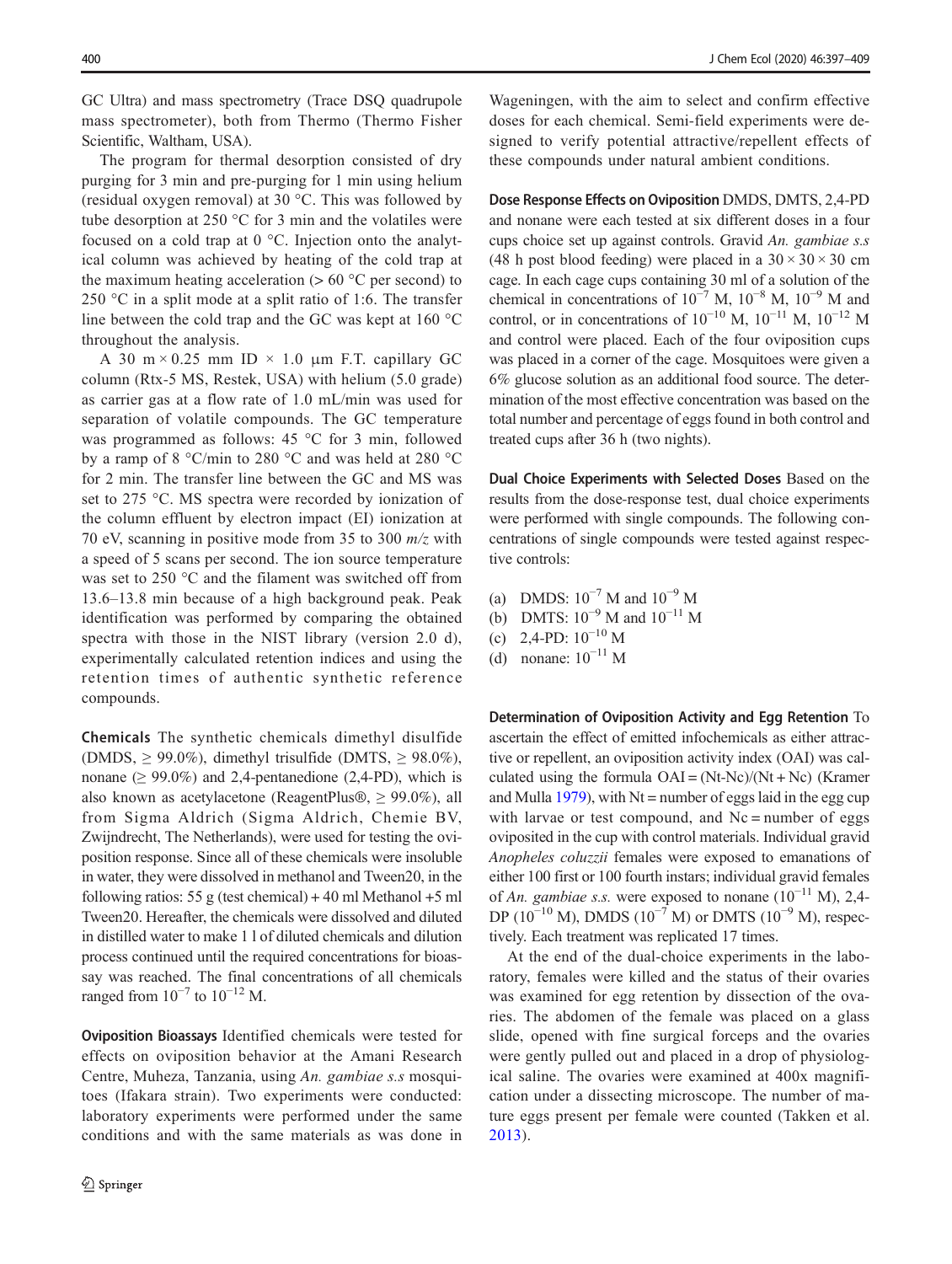Semi-Field Oviposition Experiments The effects of DMTS at a concentration of  $10^{-11}$  M, DMDS at  $10^{-7}$  M, nonane at  $10^{-11}$  M and 2,4-PD at  $10^{-10}$  M on oviposition response were investigated against their controls (distilled water+methanol+ Tween20) in a dual choice assay in a semi-field situation (mosquito spheres) at Muheza in Tanzania, under natural ambient conditions (Knols et al. [2002\)](#page-11-0). The objective was to scale up the exploration into a field situation and compare laboratory with semi-field results. Three mosquito spheres  $(11.4 \times 7.1 \times 5.0 \text{ m})$  were used in this study (Fig. 2). During the experimental period, the average temperatures in the spheres ranged from a minimum of 16 °C during the night to a maximum of 32 °C during the day. The average relative humidity (RH) ranged from a minimum of 40% to a maximum of 100%.

Two symmetrical holes were dug in the ground at the centre of each sphere, and were located 3 m apart. A green plastic bowl (diameter 26 cm, height 10 cm) was placed in each hole as an artificial breeding site. The bowls were placed in such a way that the rim of the bowls was at ground level. The bowls had a capacity of 5 l and were filled with 3 l of the test solutions of the concentrations mentioned above or with distilled water.

A total of 240 mosquitoes (An. gambiae s.s.) were given an opportunity to blood feed twice, on day 3 and day 4 after emergence, and were released on day 5, when eggs had matured (Takken et al. [1998](#page-12-0)). Mosquitoes were released one hour before dusk (at about 18:00 h), from the centre of the sphere between the bowls. Eggs were counted on the first and second morning after releasing mosquitoes and the solutions were replaced after every experiment. The total number of eggs after two nights was taken as the oviposition response. Each pair in this experiment was replicated 17 times.



Fig. 2 Mosquito sphere at Muheza in which semi-field oviposition studies took place. The sphere had a small house, banana plants, ground vegetation and 2 oviposition bowls in front of the house

Data Analysis Differences in oviposition preferences of mosquitoes were analysed using the Wilcoxon matched-pairs signed rank test and Mann-Whitney test for matched-pairs. This non-parametric test was used because the data were not normally distributed. To compare more than two paired groups, like with the dose response test, the Friedman test was used.

Analysis of OAI data was done by comparing the response value with zero. When the OAI values differed significantly from zero with positive or negative values, the treatment was considered to have significant attractant or repellent effect, respectively, on oviposition behavior of gravid females. Oviposition preference of gravid females was determined by OAI values using the Wilcoxon signed rank test ( $\alpha$  = 0.05, two-sided). The OAI was also used to compare behavioral assays involving larvae and chemical assays involving identified infochemicals.

The amount of volatiles quantified in headspace collections was analysed using the Kruskal-Wallis test. Differences in egg retention were analysed using the Mann-Whitney U-test.

All tests were performed in SPSS, version 20 (IBM, Armonk, NY, USA).

Ethical Clearance The study was conducted according to Standard Operating Procedures approved by the Medical Research Coordinating Committee (MRCC) of the National Institute for Medical Research (NIMR), Tanzania. It received a research permit from MRCC with reference number NIMR/HQ/R.8a/Vol. IX/573 and a permit from the Tanzania Commission for Science and Technology with reference number CST/RCA 138/225/2008. In the Netherlands, ethical approval for blood feeding was not requested as this method of blood feeding is not subject to the Dutch Act of Medical Research involving Human Subjects (WMO).

### Results

Oviposition in Response to Larvae of Different Development Stages Significantly more eggs were deposited in cups containing L1 larvae than in control cups  $(P < 0.0001$ , Wilcoxon signed rank test), with a median ( $\pm$  SE) of 31.0  $\pm$  2.2 over 0 in control, respectively (Fig. [3\)](#page-5-0). When given a choice between 100 L4 larvae and a control, mosquitoes deposited more eggs in the control cups  $(P < 0.0001$ , Wilcoxon signed rank test), i.e. median of 0 in the cups with L4 larvae compared to  $32.0 \pm$ 3.0 in the control cups (Fig. [3\)](#page-5-0). When two cups with water were tested, there was no difference in the median number of eggs per cup  $(17.0 \pm 3.6 \text{ and } 19.0 \pm 3.8 \text{ eggs},$  respectively).

Collection and Identification of Infochemicals Analysis of the headspace extract from water containing larvae by GC-MS showed that four out of sixteen volatile compounds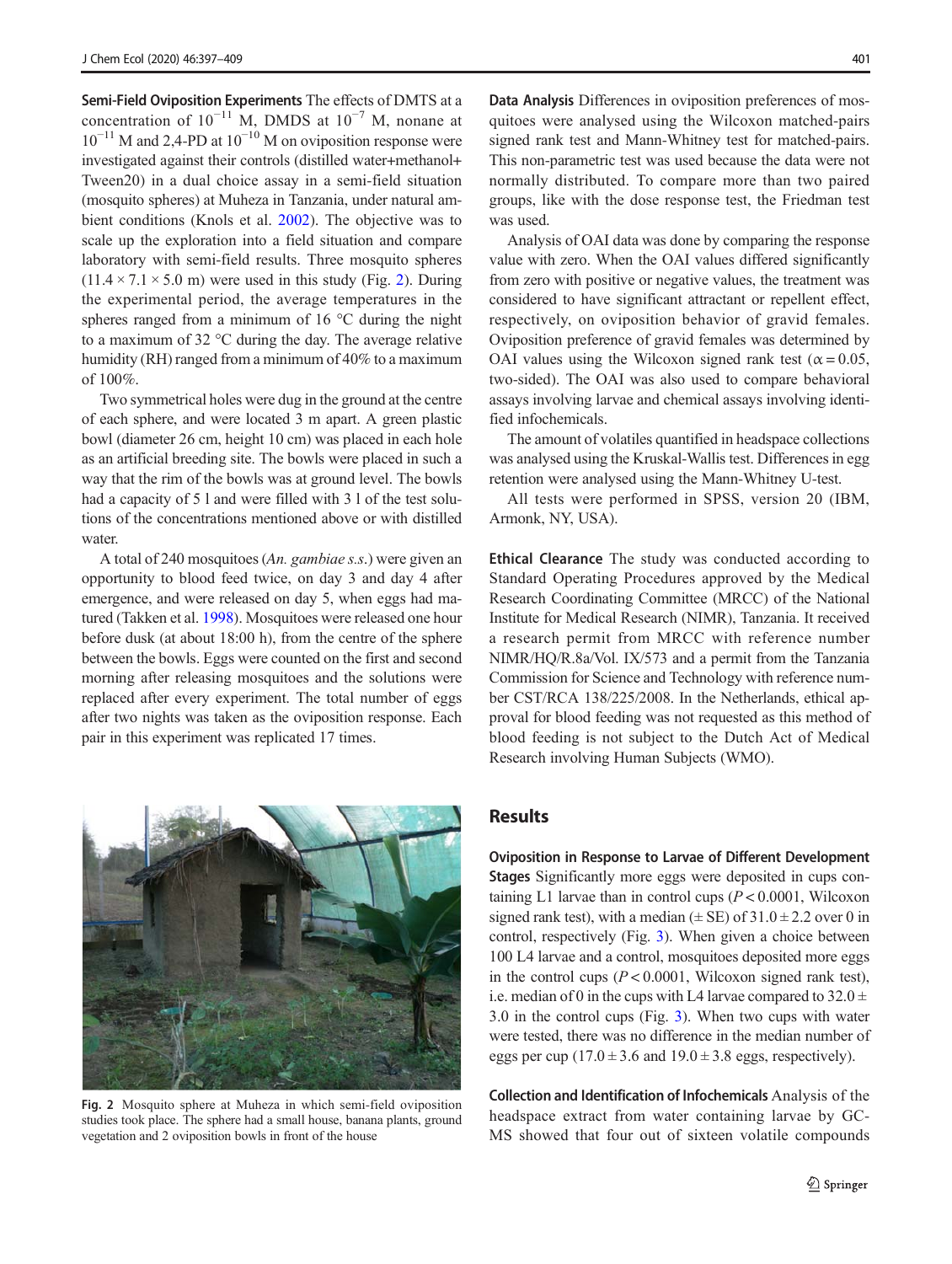<span id="page-5-0"></span>Fig. 3 Median number of eggs laid by An. gambiae s.s. in a dualchoice test with first and fourth instars. i) cup containing 100 first instars against a control cup, ii) a cup containing 100 fourth instars against a control cup, iii) two cups containing distilled water. Asterisks indicates significance between treatment and control  $(***, P < 0.001,$  Wilcoxon signed rank test)



that showed a difference between control, early stage larvae and late stage larvae were found (Fig. 4). The compounds were identified by matches with database spectra, and by matching their retention times and mass spectra to standards of synthetic compounds. After analysis, only two of these compounds were significantly different in abundance between the treatments. Dimethyl disulfide (DMDS;  $P = 0.021$ , Kruskal Wallis,  $n = 5$ ) and dimethyl trisulfide (DMTS;  $P = 0.006$ , Kruskal Wallis,  $n = 5$ ) were collected in higher amounts from cups containing latestage larvae than from the control cups or cups containing early-stage larvae (Fig. [5a, b](#page-6-0)). Nonane ( $P = 0.275$ , Kruskal Wallis,  $n = 5$ ) and 2,4-PD ( $P = 0.081$ , Kruskal Wallis,  $n = 5$ ) were equally abundant in the headspace from early-stage and late-stage larvae but differed from the control  $(P < 0.05)$ . There was no significant difference in abundance of nonane and 2,4-PD between the cups containing early-stage and late-stage larvae (Fig. [5c, d](#page-6-0)).



Fig. 4 Partial chromatograms for headspace from water containing larvae and control. Volatile samples were entrapped from control water (a) and water with either of two different larval stages, i.e. early stage (L1) (b) and late stage (L4) (c). A mass range zoom  $(m/z = 94)$  representing DMDS is

added. Y-axis represents equal relative abundances of the different analyses, normalized for the most abundant TIC signal. Peaks for 2,4 pentanedione, nonane, dimethyl disulfide and dimethyl trisulfide are labeled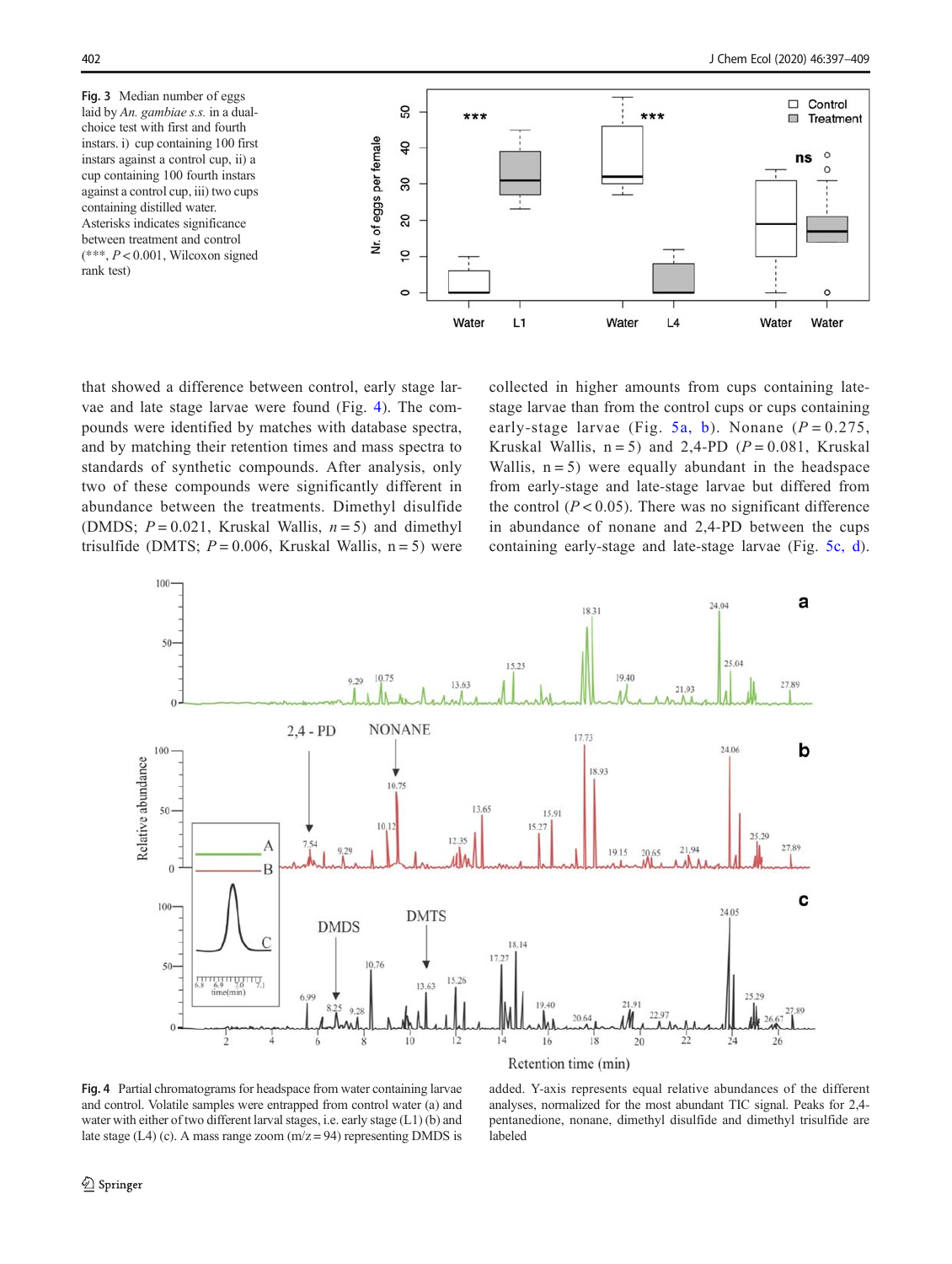<span id="page-6-0"></span>Fig. 5 Relative abundance of the selected chemicals in control cups, cups with early stage (L1) and cups with late stage larvae (L4). Graphs show mean abundances of DMDS (a), DMTS (b), nonane (c) and 2,4-PD. Asterisks indicate significant RA value different from control (\*,  $P < 0.05$ , \*\*,  $P < 0.1$ , Kruskal Wallis,  $N = 5$ )



These four compounds were selected as putative chemicals influencing oviposition because of their marked greater abundance compared to control.

Control

 $L1$ 

 $L4$ 

Dose Response Effects No significant differences were found in the number of eggs between the different concentrations and control ( $P > 0.05$ , Friedman test, N [all chemicals tested] = 12). The concentration of DMDS that received fewest eggs was  $5.5 \times 10^{-7}$  M with an Oviposition Activity Index (OAI) =  $-0.78$ , average percentage  $\pm$  SE of 6.5  $\pm$  6.46% of the total number of eggs oviposited and was selected as concentration used in the follow-up experiments. In the second set of concentrations of DMTS (ranging from  $5.5 \times 10^{-10} - 5.5 \times$  $10^{-12}$  M) mosquitoes in two of the three cages did not oviposit at all. At the concentration  $5.5 \times 10^{-11}$  M, oviposition bowls received fewest eggs with an OAI equal to −0.17, and this concentration was used for further experiments (Fig. S1).

Control

 $L1$ 

 $L4$ 

Differences in oviposition response between the tested concentrations of nonane were small for both ranges and the concentration of.  $5.5 \times 10^{-11}$  M with an average percentage of 38.9, mean  $72.7 \pm 40.3$ , OAI =  $+0.21$  was selected for further study. When testing 2,4-PD, the concentration of  $5.5 \times$  $10^{-10}$  M received most eggs, with an average percentage of 47.4, mean  $52.3 \pm 28.3$  and OAI of  $+0.42$ . These concentrations were selected for further experiments.

Dual Choice Experiments in the Laboratory with Selected Chemicals In the laboratory in Muheza, differences in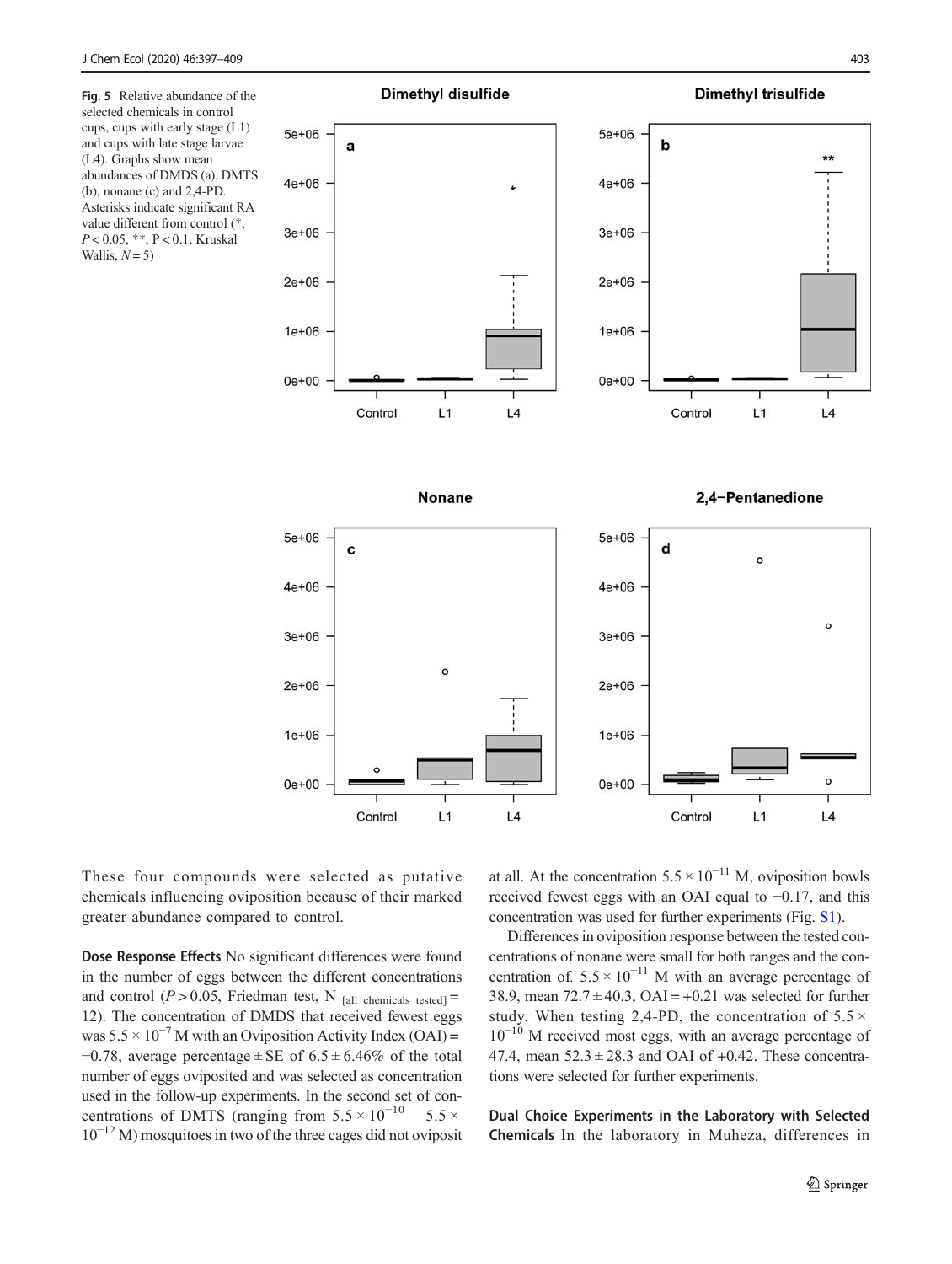|             |      |   |                                      | DMTS, nonane and 2,4-pentanedione in a dual-choice set up against distilled water |    |    |                                                                        |
|-------------|------|---|--------------------------------------|-----------------------------------------------------------------------------------|----|----|------------------------------------------------------------------------|
| Treatment   | Dose | N | Mean no. $\pm$ SE of eggs per female |                                                                                   |    |    | % females that oviposited Mean no. $\pm$ SE retained eggs per female** |
|             |      |   | Treatment                            | Control                                                                           | p* |    |                                                                        |
| <b>DMDS</b> |      |   |                                      | $5.5*10^{-7}$ 17 13.41 ± 5.66 18.12 ± 7.51 0.647                                  |    | 47 | $52.06 \pm 14.43$ b                                                    |

DMTS  $5.5*10^{-11}$  16  $4.69 \pm 2.48$   $8.88 \pm 5.45$  0.799 44 37.13 ± 9.02 b Nonane  $5.5*10^{-11}$  17 24.00 ± 10.27 47.29 ± 11.29 0.147 88 15.90 ± 10.95 a 2,4-Pentanedione  $5.5*10^{-10}$  14  $32.86 \pm 10.32$   $36.43 \pm 9.47$  0.861 100 6.92  $\pm 6.92$  a Water (=control) 10  $48.30 \pm 15.59$   $19.90 \pm 9.62$  0.241 100 2.20  $\pm 2.20$  a

Table 1 Results of oviposition response and examination for egg retention of female An. gambiae s.s. exposed to selected concentrations of DMDS. DMTS, nonane and 2,4-pentanedione in a dual-choice set up against distilled water

N = number of replicates with one female per dual-choice test

\*Wilcoxon signed rank test

\*\*Differences in letters behind each value indicate a significant difference between the mean number of of retained eggs per female ( $P = 0.018$  for DMDS and  $P = 0.007$  for DMTS, Mann-Whitney U-test)

number of eggs laid between treated and control cups were not significant for any treatment (Table 1, Wilcoxon signed rank test). Only 47% and 44% of the mosquitoes exposed to DMDS and DMTS, respectively, developed eggs and oviposited compared to 100% in the control. The remaining mosquitoes of the DMDS and DMTS treatments had fully developed eggs, but did not oviposit. As a result, the number of eggs that were retained by mosquitoes exposed to the methylsulfides were significantly higher than of mosquitoes in cages with water only  $(P = 0.018$  for DMDS and  $P = 0.007$  for DMTS, Mann-Whitney U). For nonane, 2,4-PD and the control experiments, the percentages of mosquitoes that oviposited were 100%, 88% and 100%, respectively. The number of eggs retained by mosquitoes exposed to nonane and 2,4-PD were not different from the control.

Semi-Field Experiment There were marked differences in the oviposition effects of DMTS and DMDS on the one hand, and nonane and 2,4-PD on the other hand (Fig. 6). Bowls treated with DMDS or DMTS received significantly fewer eggs than the controls (for DMDS:  $P < 0.0001$ ,  $n = 17$ , Median  $_DMDSI$ 154; Median  $_{[control]} = 341$ ; for DMTS:  $P = 0.049$ ,  $n = 17$ , Median  $_{[DMTS]} = 35$ ; Median  $_{[control]} = 353$ . The bowl treated with nonane received significantly more eggs than the respective controls ( $P < 0.0001$ , n = 17, Median  $_{\text{Inonanel}} = 958$ ; Median  $_{\text{[control]}} = 384$ . Likewise, the bowl treated with 2,4-PD received significantly more eggs than the respective controls ( $P < 0.001$ , n = 17, Median  $_{[2, 4-PD]} = 726$ ; Median  $[control] = 406$ . The oviposition response to control treatments was similar between the different experiments, indicating consistence in results between different experiments (Fig. 6). The OAIs for nonane and 2,4-PD were positive, indicating

Fig. 6 Oviposition response of Anopheles gambiae, expressed as the median number of eggs laid per female, when tested in a dualchoice essay with dimethyl disulfate (DMDS), dimethyl trisulfate (DMTS), nonane or 2,4 pentanedione against distilled water. Asterisks indicate significant differences in number of eggs in treatment versus control (\*, P < 0.05, \*\*, P < 0.001, \*\*\*, P < 0.0001; Wilcoxon signed rank test)



 $\hat{Z}$  Springer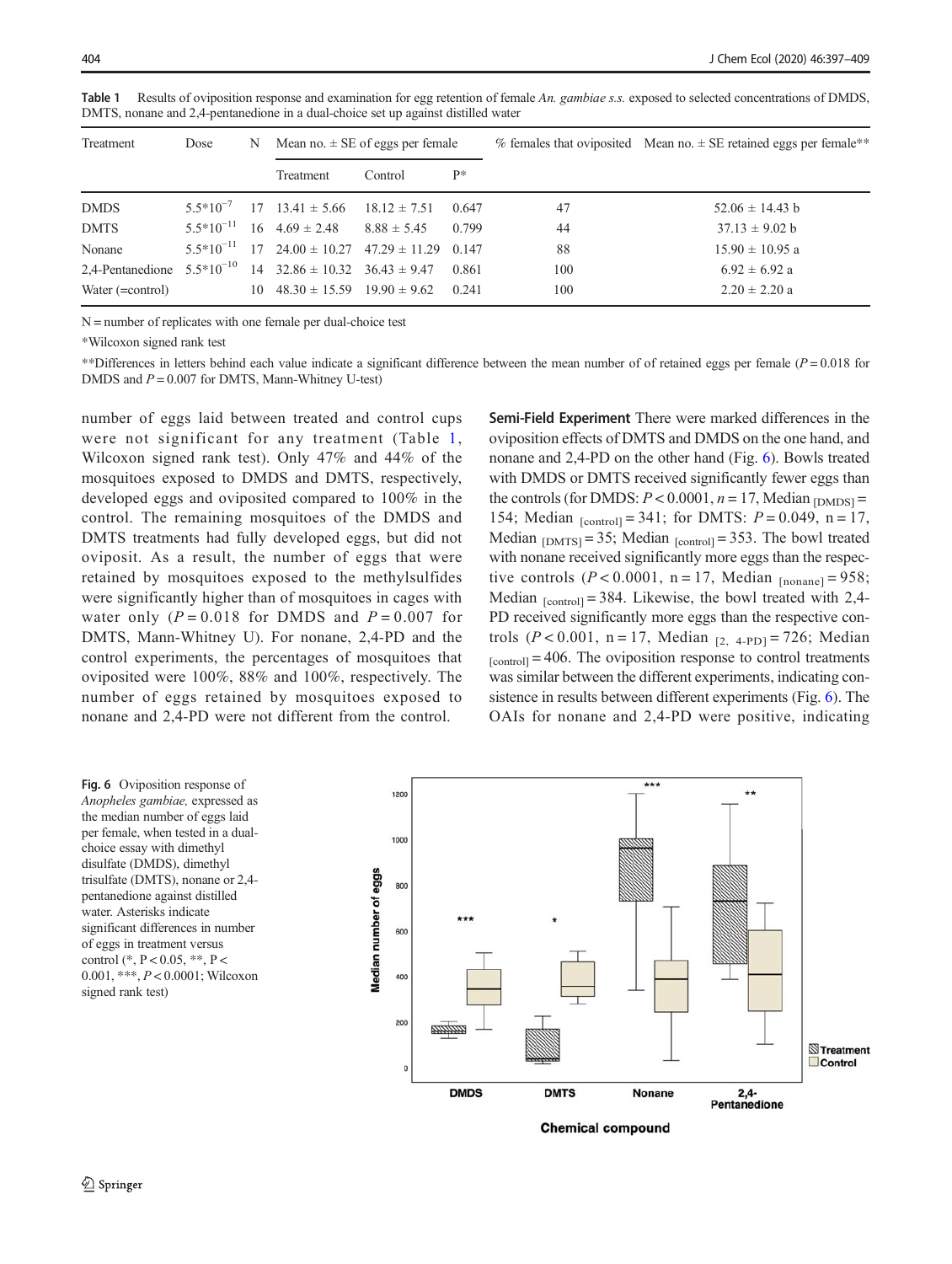Fig. 7 Oviposition activity index (OAI) of gravid Anopheles coluzzii exposed to first and fourth instars, and gravid Anopheles gambiae s.s. exposed to nonane, 2,4-pentanedione, dimethyl disulfate or dimethyl trisulfate tested in a dual-choice assay. Asterisks indicate an OAI value significantly different from zero (\*\*,  $P < 0.001$ , \*\*\*,  $P <$ 0.0001; Wilcoxon signed rank test)



stimulation of oviposition activity whereas those for DMDS and DMTS were negative, indicating inhibition of oviposition activity in the presence of these infochemicals.

#### Oviposition Activity with Live Larvae and Selected Chemicals

The oviposition activity in the presence of early and late stage larvae was compared to oviposition activity in the presence of infochemicals entrapped from early and late stage larvae. The oviposition activities of mosquitoes followed a similar trend in response to L1, nonane and 2,4 PD with a positive value that indicates stimulation of oviposition activities (Fig. 7). The median oviposition activity was highest with  $L1$  (OAI =  $1.00 \pm 0.06$ , n = 17, P < 0.0001) followed by nonane (OAI =  $0.36 \pm 0.09$ , n = 17, P < 0.0001) and then 2,4-PD (OAI = 0.28  $\pm 0.07$ , n = 17, P < 0.001). Also, the oviposition activities in response to L4, DMDS and DMTS followed a similar trend, with a negative value suggesting inhibition of oviposition activities (Fig. 7). Fourth instars had the lowest OAI values, (median  $OAI = -1.00 \pm 0.06$ , n = 17,  $P < 0.0001$ ) followed by DMTS (median  $OAI = -0.85 \pm 0.19$ , n = 17, P = 0.0001) and DMDS (median OAI =  $-0.4 \pm 0.03$ , n = 17, P < 0.0001).

## **Discussion**

Oviposition behavior of An. gambiae females is affected by volatile chemicals associated with conspecific larvae, where first instars affect oviposition positively, and fourth instars cause deterrence and even inhibition of oviposition. Nonane and 2,4-PD are putative attractants, and in a semi-field setting water bodies containing nonane or 2,4-PD received significantly more eggs than untreated water. DMDS and DMTS acted as oviposition repellents and caused egg retention. The data suggest that the oviposition response of these anophelines is mediated by infochemicals associated with conspecifics and that instar stage has a strong impact on this behavior.

Several studies have shown the role of breeding-site specific chemical volatiles affecting oviposition behavior of different members of the An. gambiae complex, apart from the role of water vapour as a general cue for all mosquito species (Okal et al. [2013](#page-11-0)). Indole has been identified to act as an attractant for An. gambiae, originating from larval water (Blackwell and Johnson [2000\)](#page-10-0). Lindh et al. ([2008](#page-11-0)) identified 13 putative oviposition attractants derived from bacteria in breeding water. More recently, cedrol was identified as an oviposition attractant for An. gambiae s.s. (Lindh et al. [2015\)](#page-11-0). The compound was associated with water derived from a natural breeding site and shown to be the product of rhizomes of the grass Cyperus rotundus (Eneh et al. [2016b\)](#page-11-0). This finding is in line with other studies which also showed a strong association of breeding site water, including infusions of plants growing in the water, and oviposition attraction of various members of the An. gambiae complex (Herrera-Varela et al. [2014;](#page-11-0) Asmare et al. [2017](#page-10-0)). Other identified chemical cues mediating oviposition behavior in An. coluzzii mosquitoes include 2 propylphenol and 4-methylcyclohexanol (Rinker et al. [2013](#page-12-0)). Recently, DMDS, DMTS and 6-methyl-5-hepten-2 one (sulcatone) were identified from headspace analyses derived from habitats that repelled An. coluzzii (Suh et al. [2016\)](#page-12-0) and were considered as putative oviposition repellents. This is corroborated by the findings of our study, where DMDS and DMTS caused a significant reduction in oviposition response.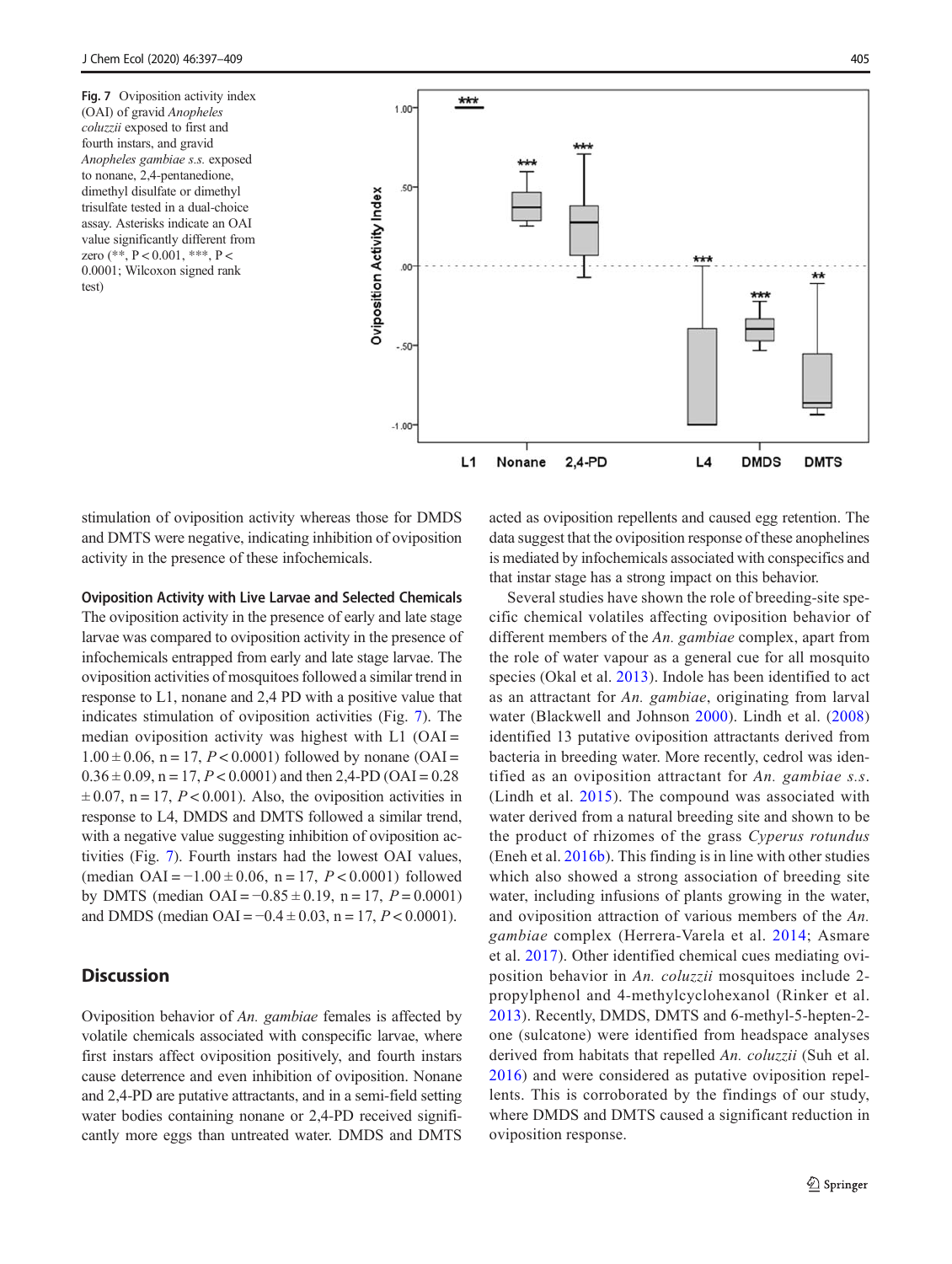Insects have evolved a wide range of hydrocarbons to protect against dehydration, which had the potential to become signalling molecules involved in communication. Therefore, most insects produce straight chain n-alkanes (Gibbs [1998](#page-11-0)) which may serve as water-proofing agent, communication and signalling compound (Hölldobler and Wilson [2009\)](#page-11-0). For a hydrocarbon to act as an infochemical from a distance, it must be volatile (Drijfhout et al. [2009](#page-11-0)), and nonane  $(C_9H_{20})$  fulfils this criterion. Across the range of environmental temperatures at which mosquitoes are active, nonane is a hydrocarbon which volatilizes easily, hence apt to convey information on suitability of a breeding site to gravid mosquitoes.

Behavioral effects of nonane and 2,4-PD on insects have not previously been reported to our knowledge. Recently, the attraction of gravid female An. arabiensis to sugarcane pollen was described and the mosquitoes expressed a positive response to headspace extracts of pollen. Among many headspace volatiles of sugarcane pollen, nonane was identified, but the compound did not elicit an EAG response in An. arabiensis (Wondwosen [2016\)](#page-12-0). Nonane has been described to show a slightly increased emission by glass beads contaminated with odors of a person less attractive to the yellow-fever mosquito *Aedes aegypti* (L.) than by a more attractive person. However, hydrocarbons generally contribute little to the overall attraction of host-seeking females of this species (Bernier et al. [2002](#page-10-0)) and a bioactive role of nonane in mosquito host seeking remained unconfirmed.

The OAI of the diketone 2,4-pentanedione is similar to the results obtained with various ketones studied earlier in different mosquito species (Knight and Corbet [1991](#page-11-0)). The ketones generally cause a positive ovipositional response (Ganesan et al. [2006\)](#page-11-0). Moreover, the diketone 2,4-pentanedione is liable to keto-enol tautomerism, which is a process of migration of an atom within the same organic molecule, leading to a change in its structural skeleton, electron density distribution and chemical properties. 2,4-PD undergoes prototropic tautomerism and exists in equilibrium with its enol tautomer and differs just in the location of a double bond and a hydrogen atom (proton) which often migrates. Tautomers are the chameleons of chemistry, capable of changing by a simple change of phase from an apparent established structure to another and then back again when the original conditions are restored (Antonov [2013](#page-10-0)). Tautomers are interesting because their optical properties make them suitable as signalling molecules in sensors as they can rapidly switch between states. Many biologically important molecules have several tautomers, among which attractants which are used for luring insects (Pickett [1990\)](#page-12-0). Our finding that in a semi-field setup nonane and 2,4- PD elicited high oviposition activity suggests that both compounds may be used for mosquito surveillance and/or control, as odor baits in oviposition traps (Mboera et al. [2000b](#page-11-0); Dugassa et al. [2016;](#page-11-0) Li et al. [2016](#page-11-0)).

In our study, both DMDS and DMTS had a negative effect on oviposition of An. gambiae s.s. and were collected only from the headspace of fourth larval instars, whereas nonane and 2,4-DP were found in the headspace of both first and fourth instars. Most mosquitoes did not oviposit when DMDS or DMTS were present in the cages, neither in the treated cup nor in the control cup. However, the possibility of saturation of air by these chemicals should not be ignored – as the size of the cage may have had an effect on this outcome. DMDS and DMTS are emitted by a broad range of natural sources; both are produced by bacteria (Khoga et al. [2002\)](#page-11-0). DMDS can be found in human feces (Moore et al. [1987\)](#page-11-0) and both compounds are known to be emitted by plants (Du and Millar [1999](#page-11-0); Stensmyr et al. [2002](#page-12-0); Soler et al. [2007](#page-12-0)). Insecticidal and repelling properties of both DMDS and DMTS have been previously described. DMDS has been shown to be an effective insecticide against termites (Dugravot et al. [2002\)](#page-11-0) and cockroach species (Dugravot et al. [2003\)](#page-11-0).

Our observation that DMDS and DMTS both in the laboratory and semi-field caused strongly reduced oviposition, confirms work by others who reported oviposition deterrence in the presence of these compounds (Suh et al. [2016](#page-12-0)). Like in our study, Suh et al. ([2016](#page-12-0)) studied the effect of suboptimal larval habitats of An. coluzzii in a laboratory bioassay and identified DMDS and DMTS in the headspace of water that had been pre-conditioned with late-stage larvae. However, here we show that these compounds also induce deterrence in the semi-field, suggesting the important role of these compounds in natural ecosystems. Sulcatone was also identified in the headspace collections by Suh et al. [\(2016\)](#page-12-0) and shown to cause oviposition deterrence. Unlike DMDS and DMTS, in the present study sulcatone was not identified to be significantly associated with the presence of mosquito larvae. The difference in results between Suh et al. [\(2016](#page-12-0)) and our study is likely to be due to different rearing conditions. It is interesting that capitate peg sensilla of An. coluzzii were activated when exposed to DMDS, DMTS and sulcatone, providing physiological indications that the oviposition deterrence is mediated by the olfactory system (Suh et al. [2016\)](#page-12-0).

With the exception of 2,4-PD, optimal dose ranges for an effect on oviposition were lower than 10−<sup>10</sup> M. For nonane, a dose of  $10^{-7}$  M produced a lower oviposition response, while that of  $5.5 \times 10^{-9}$ M was highly attractive. The dose ranges of DMDS and DMTS with most effect on oviposition were between  $10^{-7}$  M and  $10^{-9}$  M, which was in the same range as reported by Suh et al. ([2016](#page-12-0)). The dose-response results demonstrate that testing doses over a wide range is crucial for assessing the potential impact on behavior.

The results of the dual-choice tests with the individual chemicals in the laboratory did not match those from the semi field, where nonane and 2,4-DP elicited high oviposition, and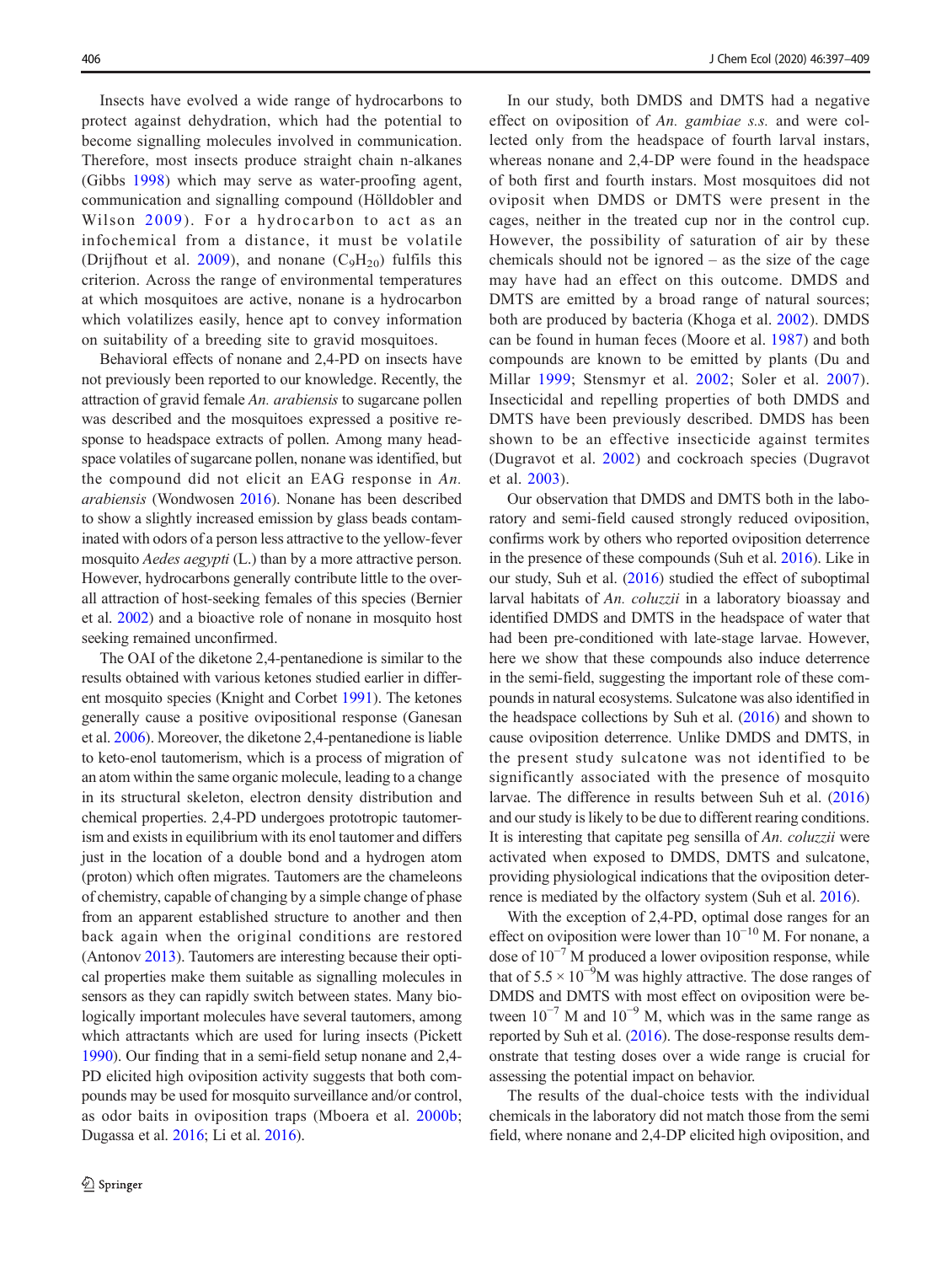<span id="page-10-0"></span>DMDS and DMTS suppressed oviposition. As the results with the controls in the laboratory study were highly skewed, and the experimental sets produced outcomes with high standard errors, it is possible that positioning of the experimental cages may have caused a bias in the results. As most females exposed to nonane and 2,4-DP laid eggs, similar to the controls, and females exposed to DMDS and DMTS expressed high egg retention, we conclude that the tested chemicals affected the oviposition behavior in the same way as observed in the semi field study.

The presence of the oviposition attractants nonane and 2,4- DP in the headspace of water bodies containing both larval stages, and the repellents DMDS and DMTS in those containing older larvae only, suggests that the positive effect of compounds emitted by first instars is masked by DMDS and DMTS in fourth instars. The masking effect of chemical compounds has been suggested in host-seeking Ae. aegypti females by Logan et al. [\(2008](#page-11-0)), and for An. gambiae (including both siblings An. coluzzii and An. gambiae s.s.) serves as a mechanism to prevent oviposition where late-stage larvae are present. Given the close genetic relationship between the members of the An. gambiae complex, the data suggest that these oviposition-mediating chemicals are present in the entire complex.

Our results show that oviposition by An. gambiae is influenced by chemical compounds associated with conspecific larvae and that the oviposition response is dependent on the stage of the larvae present in the oviposition site. The behavior of mosquitoes in response to larvae present in oviposition sites is consistent with the behavior described in our earlier study (Mwingira et al. [2019\)](#page-11-0). Early-stage larvae attract gravid mosquitoes that oviposit, whereas late-stage larvae repel them, and both behaviors are mediated by infochemicals, nonane and 2,4-DP as oviposition stimulants, and DMDS and DMTS as repellents. This phenomenon may affect larval site selection strategies within mosquito populations and could have an important biological effect on mosquito populations such as competition between species (Koenraadt and Takken [2003\)](#page-11-0). It has been found that larvae of different females of An. gambiae were sharing the same habitats, suggesting aggregation by different parent mosquitoes (Chen et al. [2006;](#page-11-0) Chen et al. [2008\)](#page-11-0). Oviposition sites contain a spectrum of factors influencing oviposition behavior like water type (Sumba et al. [2008\)](#page-12-0), food quality and quantity (Munga et al. [2006](#page-11-0)). The role of conspecific larvae and other biotic or abiotic factors in oviposition site selection needs to be further explored. Evasion of habitats with L4 larvae by gravid females in the field has not been reported to date.

In conclusion, our results indicate that the attractive effects of chemicals associated with early-stage larvae are cancelled out by the chemicals that are associated with late-stage larvae, presumably DMDS and DMTS. Nonane and 2,4-DP, identified in the headspace of anopheline larvae, elicited a strong oviposition response under semi-field conditions. To our knowledge, this is the first report of identified oviposition attractants associated with anopheline larvae in-vivo. Our observation that conspecific larvae and chemicals associated with them mediate oviposition behavior warrants further studies, especially under field situations. Compounds with a positive effect on breeding-site selection are interesting as potential candidates for applications in ovitraps (Paz-Soldan et al. [2016\)](#page-11-0). The combined use of nonane and/or 2,4-PD and DMDS and/or DMTS in traps can provide a push-pull system, in which mosquitoes are repelled by DMDS and/or DMTS volatilized from dispensers placed in the vicinity of houses and attracted by nonane and/or 2,4-PD, applied in traps positioned just outside of villages.

Acknowledgements We thank Roland Mumm for advice on volatile collection and GC-MS analysis. The mass-rearing of mosquitoes by Frans van Aggelen, André Gidding and Leo Koopman is gratefully acknowledged. Staffs of the Amani Medical Research Centre in Muheza, Tanzania are thanked for their assistance with colony rearing and maintenance of the mosquito spheres. This work was supported by funds from Wageningen University, Project No: 55510 and the Dutch Organisation for Internationalisation in Education (Nuffic) and is published with permission from the Director General, National Institute for Medical Research, Tanzania.

Open Access This article is licensed under a Creative Commons Attribution 4.0 International License, which permits use, sharing, adaptation, distribution and reproduction in any medium or format, as long as you give appropriate credit to the original author(s) and the source, provide a link to the Creative Commons licence, and indicate if changes were made. The images or other third party material in this article are included in the article's Creative Commons licence, unless indicated otherwise in a credit line to the material. If material is not included in the article's Creative Commons licence and your intended use is not permitted by statutory regulation or exceeds the permitted use, you will need to obtain permission directly from the copyright holder. To view a copy of this licence, visit [http://creativecommons.org/licenses/by/4.0/.](http://creativecommons.org/licenses/by/4.0/)

## References

- Allan SA, Kline DL (1995) Evaluation of organic infusions and synthetic compounds mediating oviposition in Aedes albopictus and Aedes aegypti (Diptera: Culicidae). J Chem Ecol 21:1847–1860
- Antonov L (2013) Antonov PL [ed.] Tautomerism; Methods and Theories. John Wiley and sons, New York
- Asmare Y, Hill SR, Hopkins RJ, Tekie H, Ignell R (2017) The role of grass volatiles on oviposition site selection by Anopheles arabiensis and Anopheles coluzzii. Malaria J 16:65
- Bentley MD, Day JF (1989) Chemical ecology and behavioral aspects of mosquito oviposition. Annu Rev Entomol 34:401–421
- Bernier UR, Kline DL, Schreck CE, Yost RA, Barnard DR (2002) Chemical analysis of human skin emanations: comparison of volatiles from humans that differ in attraction of Aedes aegypti (Diptera: Culicidae). J Am Mosq Control Assoc 18:186–195
- Blackwell A, Johnson SN (2000) Electrophysiological investigation of larval water and potential oviposition chemoattractants for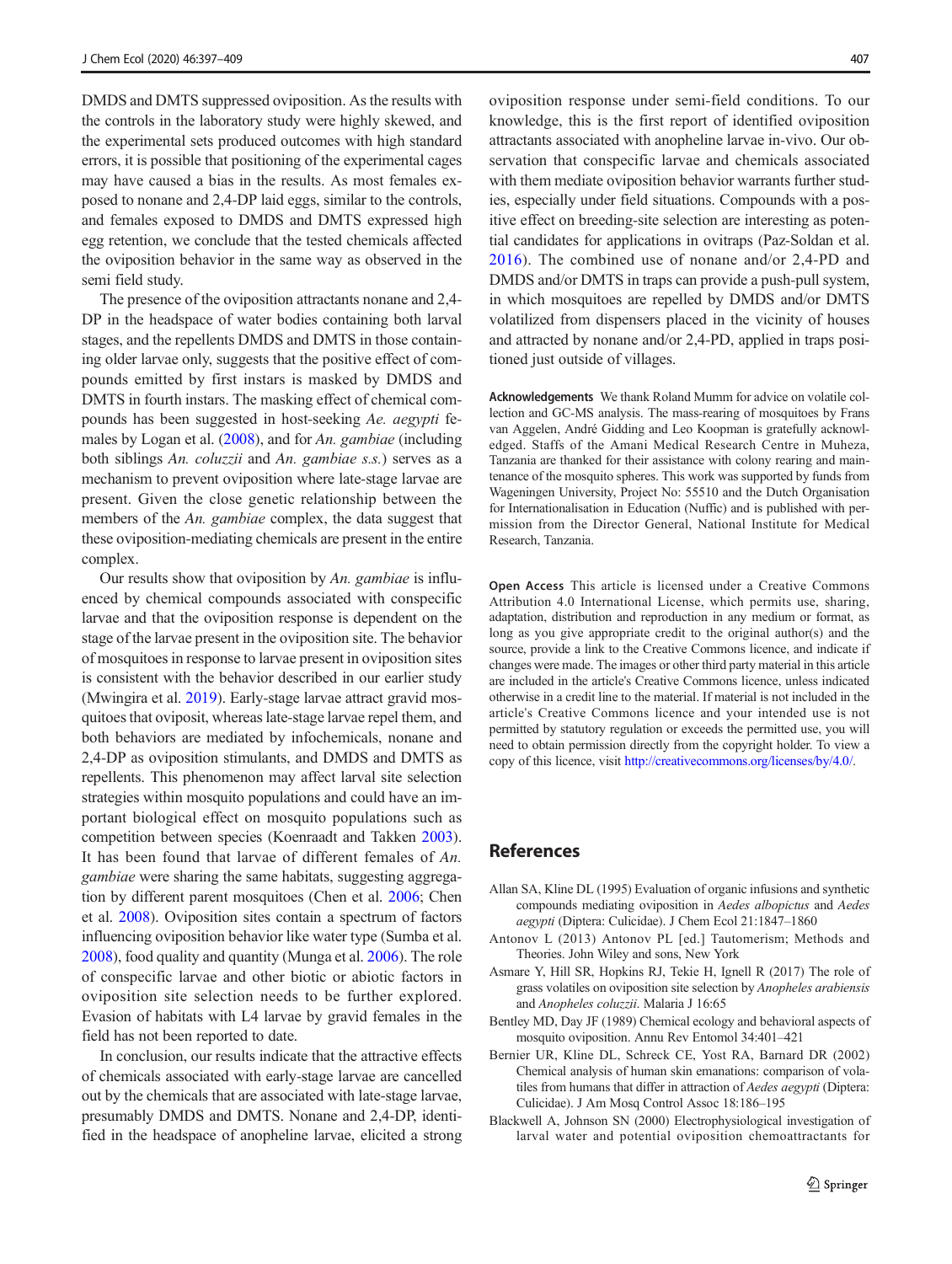<span id="page-11-0"></span>Anopheles gambiae sensu stricto. Ann Trop Med Parasit 94:389– 398

- Chen H, Fillinger U, Yan G (2006) Oviposition behavior of female Anopheles gambiae in western Kenya inferred from microsatellite markers. Am J Trop Med Hyg 75:246–250
- Chen H, Minakawa N, Cui LW, Yan G (2008) Conspecific sharing of breeding sites by anopheline female mosquitoes (Diptera : Culicidae) inferred from microsatellite markers. J Insect Behav 21: 24–33
- Coetzee M, Hunt RH, Wilkerson R, Della Torre A, Coulibaly MB, Besansky NJ (2013) Anopheles coluzzii and Anopheles amharicus, new members of the Anopheles gambiae complex. Zootaxa. 3619: 246–274
- Drijfhout F, Kather R, Martin SJ (2009) The role of cuticular hydrocarbons in insects. In: Zhang W, Liu H (eds). Behavioural and Chemical Ecology. Nova Science Publishers Inc., Hauppauge, NY, USA Chapter 3
- Du Y, Millar JG (1999) Oviposition responses of gravid Culex quinquefasciatus and Culex tarsalis to bulrush (Schoenoplectus acutus) infusions. J Am Mosq Contr Assoc 15:500–509
- Dugassa S, Lindh JM, Lindsay SW, Fillinger U (2016) Field evaluation of two novel sampling devices for collecting wild oviposition site seeking malaria vector mosquitoes: OviART gravid traps and squares of electrocuting nets. Parasit Vectors 9:272
- Dugravot S, Sanon A, Thibout E, Huignard J (2002) Susceptibility of Callosobruchus maculatus (Coleoptera: Bruchidae) and its parasitoid Dinarmus basalis (Hymenoptera: Pteromalidae) to Sulphurcontaining compounds: consequences on biological control. Environ Entomol 31:50–557
- Dugravot S, Grolleau F, Macherel D, Rochetaing A, Hue B, Stankiewicz M, Huignard J, Lapied B (2003) Dimethyl disulfide exerts insecticidal neurotoxicity through mitochondrial dysfunction and activation of insect KATP channels. J Neurophysiol 90:259–270
- Eneh LK, Okal MN, Borg-Karlson AK, Fillinger U, Lindh JM (2016a) Gravid Anopheles gambiae sensu stricto avoid ovipositing in Bermuda grass hay infusion and it's volatiles in two choice eggcount bioassays. Malar J 15:276
- Eneh LK, Saijo H, Borg-Karlson AK, Lindh JM, Rajarao GK (2016b) Cedrol, a malaria mosquito oviposition attractant is produced by fungi isolated from rhizomes of the grass Cyperus rotundus. Malar J 15:478
- Fritz ML, Huang J, Walker ED, Bayoh MN, Vulule J, Miller JR (2008) Ovipositional periodicity of caged Anopheles gambiae individuals. J Circad Rhythms 6:2
- Ganesan K, Mendki MJ, Suryanarayana MVS, Prakash S, Malhotra RC (2006) Studies of Aedes aegypti (Diptera : Culicidae) ovipositional responses to newly identified semiochemicals from conspecific eggs. Aust J Entomol 45:75–80
- Gibbs AG (1998) The role of lipid physical properties in lipid barriers. Am Zool 38:268–279
- Herrera-Varela M, Lindh JM, Lindsay SW, Fillinger U (2014) Habitat discrimination by gravid Anopheles gambiae sensu lato - a pushpull system. Malar J 13:133
- Hölldobler B, Wilson EO (2009) The super-organism, the beauty, elegance, and strangeness of insect societies, W. W. Norton & Company Ltd., New York
- Huang J, Miller JR, Chen SC, Vulule JM, Walker ED (2006) Anopheles gambiae (Diptera: Culicidae) oviposition in response to agarose media and cultured bacterial volatiles. J Med Entomol 43:498–504
- Khoga JM, Toth E, Marialigeti K, Borossay J (2002) Fly-attracting volatiles produced by Rhodococcus fascians and Mycobacterium aurum isolated from myiatic lesions of sheep. J Microbiol Meth 48:281–287
- Knight JC, Corbet SA (1991) Compounds affecting mosquito oviposition: structure-activity relationships and concentration effects. J Am Mosq Control Assoc 7:37–41
- Knols BG, Njiru BN, Mathenge EM, Mukabana WR, Beier JC, Killeen GF (2002) MalariaSphere: a greenhouse-enclosed simulation of a natural Anopheles gambiae (Diptera: Culicidae) ecosystem in western Kenya. Malar J 1:19
- Koenraadt CJM, Takken W (2003) Cannibalism and predation among larvae of the Anopheles gambiae complex. Med Vet Entomol 17: 61–66
- Kramer WL, Mulla MS (1979) Oviposition attractants and repellents of mosquitoes: oviposition responses of Culex (Ditera: Culicidae) mosquitoes to organic infusions. Environ Entomol 8:1111–1117
- Li YJ, Su XH, Zhou GF, Zhang H, Puthiyakunnon S, Shuai SF, Cai SW, Gu JB, Zhou XH, Yan GY, Chen XG (2016) Comparative evaluation of the efficiency of the BG-sentinel trap, CDC light trap and mosquito-oviposition trap for the surveillance of vector mosquitoes. Parasit Vectors 9:446
- Lindh JM, Kannaste A, Knols BGJ, Faye I, Borg-Karlson AK (2008) Oviposition responses of Anopheles gambiae s.s. (Diptera: Culicidae) and identification of volatiles from bacteria-containing solutions. J Med Entomol 45:1039–1049
- Lindh JM, Okal MN, Herrera-Varela M, Borg-Karlson AK, Torto B, Lindsay SW, Fillinger U (2015) Discovery of an oviposition attractant for gravid malaria vectors of the Anopheles gambiae species complex. Malar J 14:119
- Logan JG, Birkett MA, Clark SJ, Powers S, Seal NJ, Wadhams LJ, Mordue AJ, Pickett JA (2008) Identification of human-derived volatile chemicals that interfere with attraction of Aedes aegypti mosquitoes. J Chem Ecol 34:308–322
- Mboera LEG, Takken W, Mdira KY, Chuwa GJ, Pickett JA (2000a) Oviposition and behavioral responses of Culex quinquefasciatus to skatole and synthetic oviposition pheromone in Tanzania. J Chem Ecol 26:1193–1203
- Mboera LEG, Takken W, Mdira KY, Pickett JA (2000b) Sampling gravid Culex quinquefasciatus (Diptera: Culicidae) in Tanzania with traps baited with synthetic oviposition pheromone and grass infusions. J Med Entomol 37:172–176
- Moore JG, Jessop LD, Osborne DN (1987) Gas-chromatographic and mass-spectrometric analysis of the odor of human feces. Gastroenterol 93:1321–1329
- Munga SN, Minakawa N, Zhou G, Barrack OOJ, Githeko AK, Yan G (2006) Effects of larval competitors and predators on oviposition site selection of Anopheles gambiae sensu stricto. J Med Entomol 43: 221–224
- Mwingira VS, Spitzen J, Mboera LEG, Torres-Estrada JL, Takken W (2019) The influence of larval stage and density on oviposition site-selection behavior of the Afrotropical malaria mosquito Anopheles coluzzii (Diptera: Culicidae). J Med Entomol. [https://](https://doi.org/10.1093/jme/tjz172) [doi.org/10.1093/jme/tjz172](https://doi.org/10.1093/jme/tjz172)
- Ogbunugafor CB, Sumba L (2008) Behavioral evidence for the existence of a region-specific oviposition cue in Anopheles gambiae s.s. J Vector Ecol 33:321–324
- Okal MN, Francis B, Herrera-Varela M, Fillinger U, Lindsay SW (2013) Water vapour is a pre-oviposition attractant for the malaria vector Anopheles gambiae sensu stricto. Malar J 12:365
- Otieno WA, Onyango TO, Pile MM, Laurence BR, Dawson GW, Wadhams LJ, Pickett JA (1988) A field trial of the synthetic oviposition pheromone with Culex quinquefasciatus say (Diptera: Culicidae) in Kenya. Bull Entomol Res 78:463–478
- Paz-Soldan VA, Yukich J, Soonthorndhada A, Giron M, Apperson CS, Ponnusamy L, Schal C, Morrison AC, Keating J, Wesson DM (2016) Design and testing of novel lethal ovitrap to reduce populations of Aedes mosquitoes: community-based participatory research between industry, academia and communities in Peru and Thailand. PLoS One 11:e0160386
- Perich MJ, Kardec A, Braga IA, Portal IF, Burge R, Zeichner BC, Brogdon WA, Wirtz RA (2003) Field evaluation of a lethal ovitrap against dengue vectors in Brazil. Med Vet Entomol 17:205–210